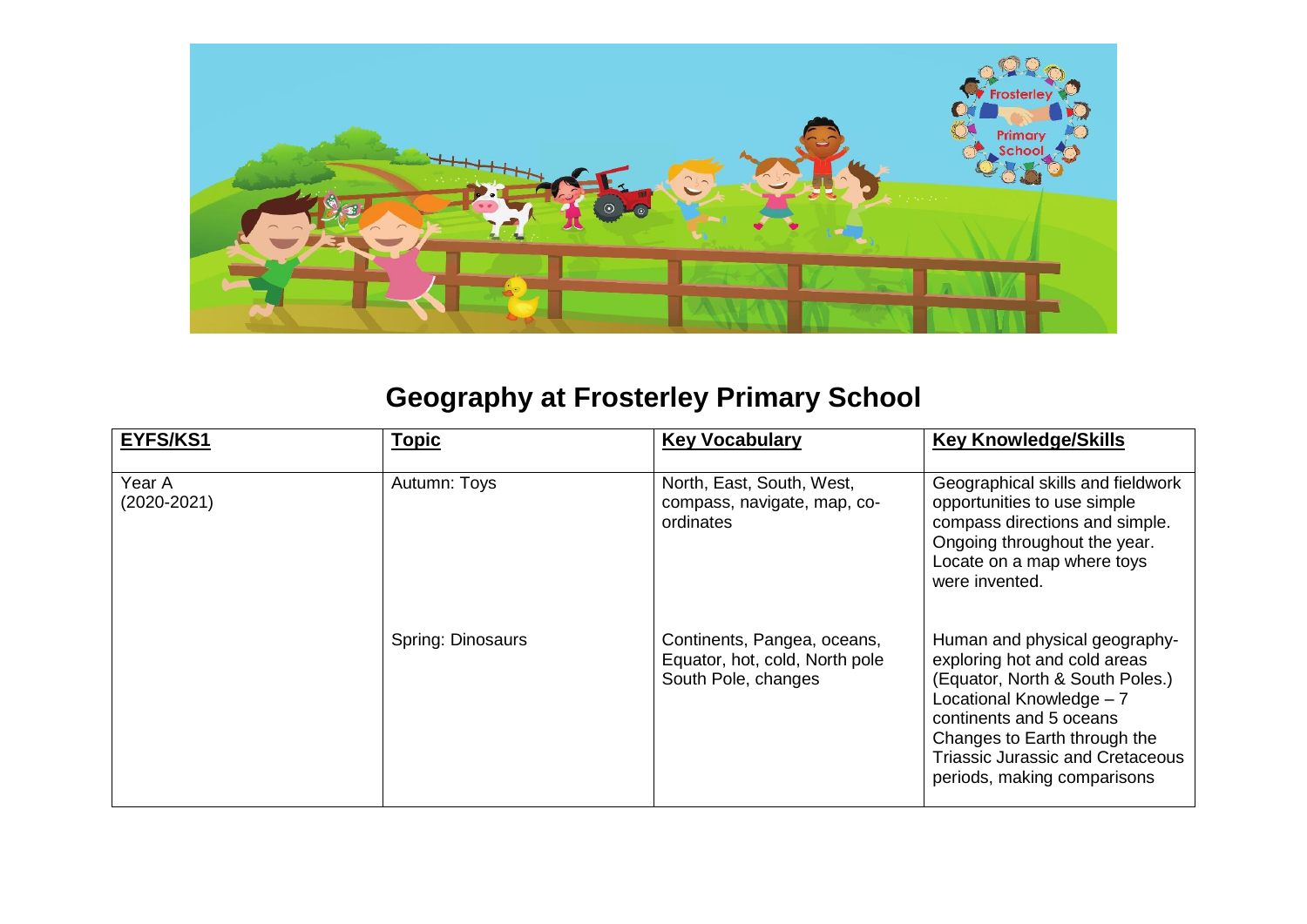|                           | Summer: Explorers                                    | Explore, Polar, North pole, South<br>Pole, Arctic, Antarctica, Asia,<br>Africa, Australasia, Europe, North<br>America, South America,<br>Continents, Countries, Ocean,<br>journey, discover | Place knowledge – places in the<br>UK and non-European country<br>(e.g. Kenya). Focus on<br>similarities and differences.<br><b>Explorations to North and South</b><br>Pole.<br>Captain James Cook-Australia<br>Space exploration                                                                                                                                                                                                                                                                                                                                                                                                                                    |
|---------------------------|------------------------------------------------------|---------------------------------------------------------------------------------------------------------------------------------------------------------------------------------------------|----------------------------------------------------------------------------------------------------------------------------------------------------------------------------------------------------------------------------------------------------------------------------------------------------------------------------------------------------------------------------------------------------------------------------------------------------------------------------------------------------------------------------------------------------------------------------------------------------------------------------------------------------------------------|
| Year B<br>$(2021 - 2022)$ | Autumn: Castles                                      | North, south, east and west<br>Directional language: near and<br>far, left and right<br>Map, study, compare, locate                                                                         | Human and physical geography<br>- locate location of famous castle<br>around UK using maps<br>Use simple compass directions.<br>Use aerial photographs.<br>Local study of Durham castle.<br>Compare to Scottish, Welsh and<br>Northern Irish castles.<br>Name, locate and identify<br>characteristics of the four<br>countries and capital cities of the<br>United Kingdom and its<br>surrounding seas.<br>Use basic geographical<br>vocabulary to refer to key<br>physical features and key human<br>features.<br>Use world maps, atlases and<br>globes to identify the United<br>Kingdom and its countries.<br>Devise a simple map with<br>different environments. |
|                           | Spring: Is the weather the same<br>around the world? | Weather, meteorologists, Map,<br>key, symbols, atlas, globe, earth,<br>observation, data, test, wind,<br>extreme weather                                                                    | Identify daily weather patterns in<br>the UK.<br>Locate the UK on a map.<br>Find and name the countries in<br>the UK.                                                                                                                                                                                                                                                                                                                                                                                                                                                                                                                                                |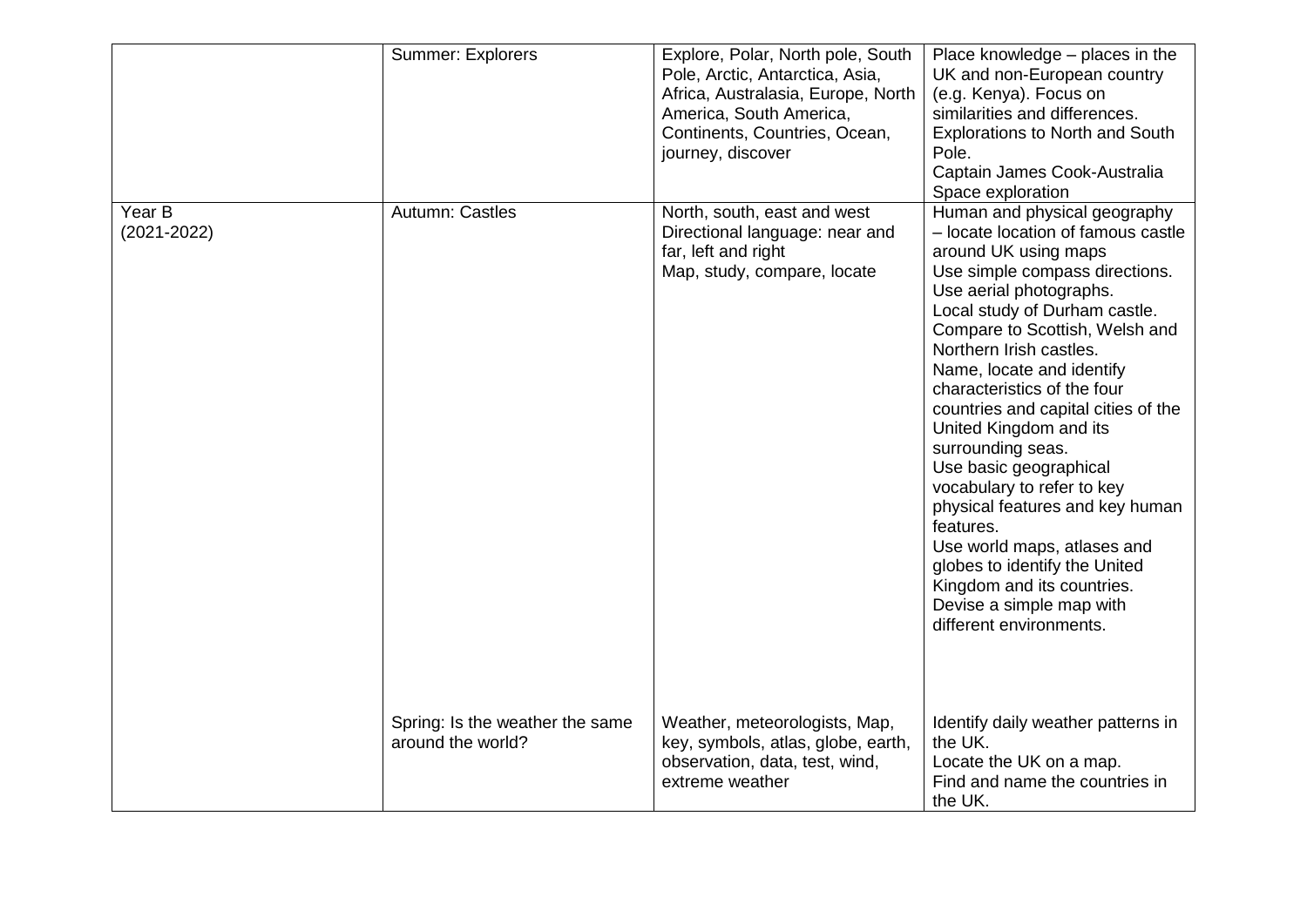| <b>Summer: Rainforests</b> | Habitat, rainforest, vegetation<br>belt, equator, locate, climate, hot,<br>wet, latitude, environment,<br>layers, plants, destruction, trees | Use simple compass directions.<br>Locate London and know it is a<br>capital city.<br>Gain a better understanding of<br>the weather through weather<br>observations, gathering data and<br>performing simple tests.<br>Measure wind. extreme weather.<br>Use maps to identify the UK and<br>use compass points when finding<br>locations on the map.<br>Locate the world's seven<br>continents and understand that<br>climates vary in different parts of<br>the world.<br>To locate vegetation belts around<br>the world.<br>To identify the position and<br>significance of latitude, longitude,<br>Equator. Layers of the rainforest<br>To use maps, atlases, globes<br>and digital/computer mapping to<br>locate countries and describe<br>features studied.<br>Understand geographical<br>similarities and differences<br>through the study of human<br>geography of a region of the UK<br>and a region of South America.<br>Investigate habitats.<br>Use aerial photographs.<br>Use maps, atlases, globes.<br>Understand geographical<br>similarities and differences<br>through the study of human |
|----------------------------|----------------------------------------------------------------------------------------------------------------------------------------------|----------------------------------------------------------------------------------------------------------------------------------------------------------------------------------------------------------------------------------------------------------------------------------------------------------------------------------------------------------------------------------------------------------------------------------------------------------------------------------------------------------------------------------------------------------------------------------------------------------------------------------------------------------------------------------------------------------------------------------------------------------------------------------------------------------------------------------------------------------------------------------------------------------------------------------------------------------------------------------------------------------------------------------------------------------------------------------------------------------|
|                            |                                                                                                                                              | geography of a region of the UK<br>and a region within a rainforest.                                                                                                                                                                                                                                                                                                                                                                                                                                                                                                                                                                                                                                                                                                                                                                                                                                                                                                                                                                                                                                     |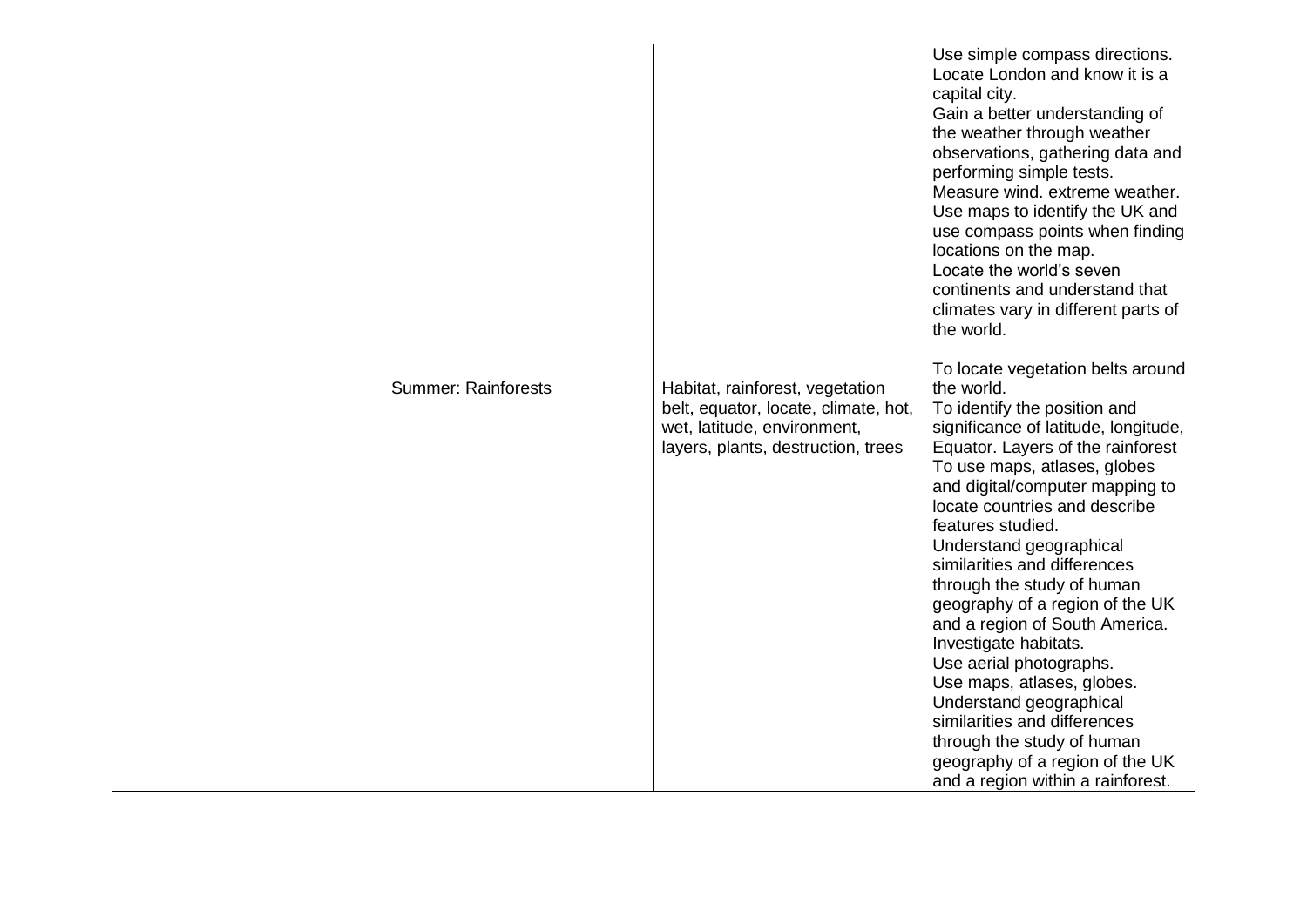|                 |                        |                                                                                                                                                                                           | Explore the effect humans can                                                                                                                                                                                                                                                                                                                                                                                                                                                                           |
|-----------------|------------------------|-------------------------------------------------------------------------------------------------------------------------------------------------------------------------------------------|---------------------------------------------------------------------------------------------------------------------------------------------------------------------------------------------------------------------------------------------------------------------------------------------------------------------------------------------------------------------------------------------------------------------------------------------------------------------------------------------------------|
|                 |                        |                                                                                                                                                                                           | have on their environment.                                                                                                                                                                                                                                                                                                                                                                                                                                                                              |
| Year C          | Autumn: Emergency!     | City, town, village, factory, farm,                                                                                                                                                       | Geographical skills and fieldwork                                                                                                                                                                                                                                                                                                                                                                                                                                                                       |
| $(2022 - 2023)$ |                        | house, shop, office, port, parks,                                                                                                                                                         |                                                                                                                                                                                                                                                                                                                                                                                                                                                                                                         |
|                 |                        | rivers, Tudor houses,                                                                                                                                                                     | Capital cities of the UK. Use                                                                                                                                                                                                                                                                                                                                                                                                                                                                           |
|                 |                        | harbour and shop, volcanoes,                                                                                                                                                              | maps to locate famous                                                                                                                                                                                                                                                                                                                                                                                                                                                                                   |
|                 |                        | magma, erupt, dormant                                                                                                                                                                     | landmarks in London, Name and<br>locate countries in UK.<br>Physical/ human features in                                                                                                                                                                                                                                                                                                                                                                                                                 |
|                 |                        |                                                                                                                                                                                           | London- river Thames, parks,<br>lakes                                                                                                                                                                                                                                                                                                                                                                                                                                                                   |
|                 |                        |                                                                                                                                                                                           | City-shops, offices. Compare to<br>rural area of Weardale.                                                                                                                                                                                                                                                                                                                                                                                                                                              |
|                 |                        |                                                                                                                                                                                           | Natural disasters- Volcanoes<br>such as Mount Vesuvius. Last                                                                                                                                                                                                                                                                                                                                                                                                                                            |
|                 |                        |                                                                                                                                                                                           | known eruptions/largest<br>eruptions in history. Locate Italy<br>on map.                                                                                                                                                                                                                                                                                                                                                                                                                                |
|                 | Spring: Animal Kingdom | Hot, cold, equator, North pole,<br>South pole, continents, oceans,<br>rainforest, jungle, habitat, sea,<br>ocean, countries-India, Africa,<br>climate, vegetation, valley, soil,<br>river | Human and physical geography -<br>exploring hot and cold areas<br>(Equator, North & South Poles).<br>Locational Knowledge-7<br>continents and 5 oceans.<br>Locate world countries using<br>maps.<br>Investigate the countries animals<br>are from/ habitats.<br>Use simple compass directions.<br>Use aerial photographs<br>Use world maps, atlases, globes.<br>Focus on country India/ Africa<br>and compare to UK. Identify<br>seasonal and daily weather<br>patterns in the UK and India/<br>Africa. |
|                 |                        |                                                                                                                                                                                           |                                                                                                                                                                                                                                                                                                                                                                                                                                                                                                         |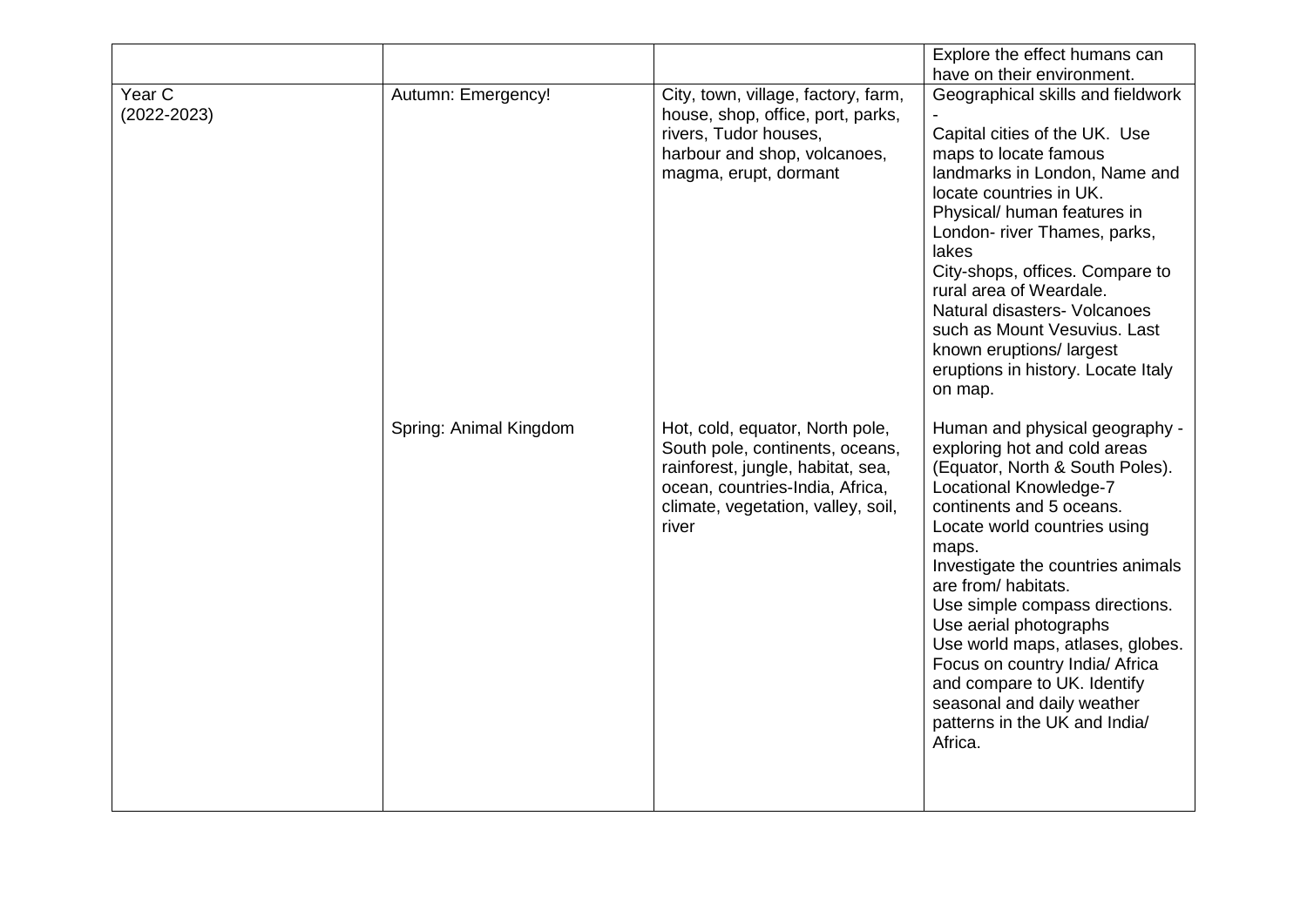|                           | Summer: Super heroes                   | Weather, seasons, changes, hot,<br>cold, North, South, East, West,<br>United Kingdom, Countries, cities   | Location and place knowledge<br>Where is your favourite<br>superhero from?<br>Using geographical knowledge to<br>create a superhero guidebook to<br>the world.<br>Identify seasonal and daily<br>weather patterns in the United<br>Kingdom and the location of hot<br>and cold areas of the world in<br>relation to the Equator and the<br>North and South Poles                                                                                                                  |
|---------------------------|----------------------------------------|-----------------------------------------------------------------------------------------------------------|-----------------------------------------------------------------------------------------------------------------------------------------------------------------------------------------------------------------------------------------------------------------------------------------------------------------------------------------------------------------------------------------------------------------------------------------------------------------------------------|
| KS <sub>2</sub>           |                                        |                                                                                                           |                                                                                                                                                                                                                                                                                                                                                                                                                                                                                   |
| Year A<br>$(2020 - 2021)$ | Autumn: World War 1 and 2              | Germany, France, Japan, Italy,<br>Poland, Russia, Bulgaria,<br>Europe, map, world, atlas, globe           | Identify the countries of the Allies<br>and the Axis on a world map.                                                                                                                                                                                                                                                                                                                                                                                                              |
|                           | Spring: Comparing People and<br>Places | Continents, countries, local,<br>compare, region, Mexico,<br>Amazon basin, cities, local, rural,<br>urban | Place knowledge: understand<br>geographical similarities and<br>differences through the study of<br>human and physical geography<br>of a region of the United<br>Kingdom, a region in a European<br>country, and a region in North or<br>South America<br><b>Continents/ Countries/ Key</b><br>geographical features/ Capital<br>cities/ Human and physical<br>feature/ Similarities and<br>differences<br>Local Area/ The Grand Canyon<br>North America/ Mexico/<br>Amazon Basin |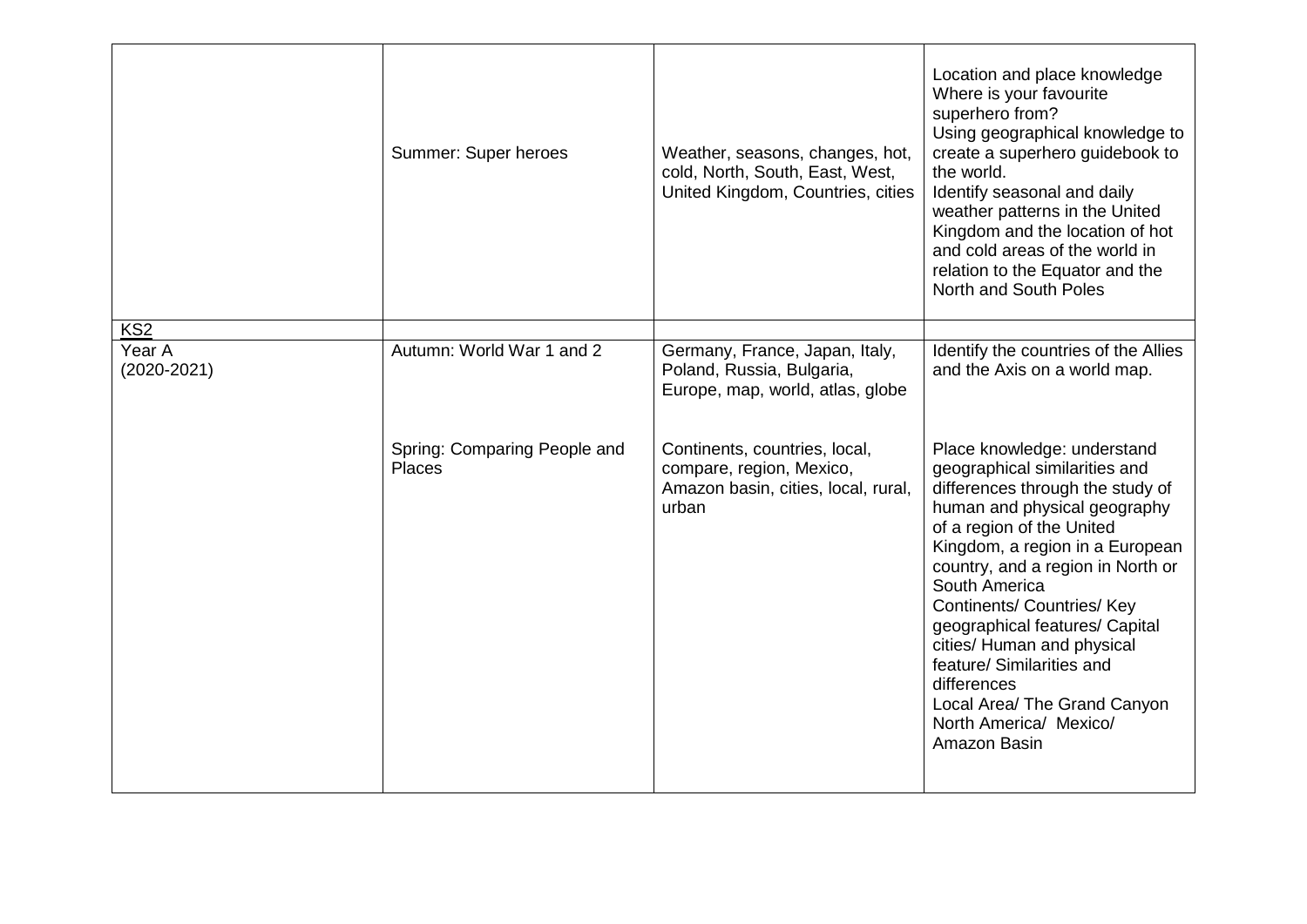|                           | Summer: Investigating Rivers,<br><b>Mountains and Coasts</b> | Hills, mountains, coasts and<br>rivers, water cycle, erode,<br>transport, beach, flood, coast,<br>pollution, local, climate, tourism                                                                                                                                                                                                 | Learning about the physical<br>geography of the local area (hills,<br>mountains, coasts and rivers)<br>Flooding - cause and effect<br>Map work & Geographical<br>enquiry.<br>Water cycle/ Erode, transport<br>and deposit materials/<br>Importance/ River pollution/ Local<br>river/ Geographical<br>enquiry/ Bridges<br>Coasts/ Erosion/ Coastal<br>management/Beaches/Maps/<br>Land use<br>Mountain ranges/ Famous<br>mountains / Climate/ Tourism |
|---------------------------|--------------------------------------------------------------|--------------------------------------------------------------------------------------------------------------------------------------------------------------------------------------------------------------------------------------------------------------------------------------------------------------------------------------|------------------------------------------------------------------------------------------------------------------------------------------------------------------------------------------------------------------------------------------------------------------------------------------------------------------------------------------------------------------------------------------------------------------------------------------------------|
| Year B<br>$(2021 - 2022)$ | Autumn: Extreme Earth                                        | Latitude, longitude, Equator,<br>Northern<br>Hemisphere, Southern<br>Hemisphere, the Tropics of<br>Cancer and Capricorn, Arctic and<br>Antarctic Circle, the<br>Prime/Greenwich Meridian and<br>time zones<br>climate zones, biomes and<br>vegetation belts, rivers,<br>mountains, volcanoes and<br>earthquakes, and the water cycle | Physical geography: climate<br>zones, biomes, volcanoes and<br>earthquakes.<br>Identify the position and<br>significance of latitude, longitude,<br>Equator, Northern Hemisphere,<br>Southern Hemisphere and the<br>Tropics of Cancer and Capricorn.<br>Use maps, atlases, globes                                                                                                                                                                    |
|                           | Spring: The Mysteries of Maya                                | Physical and human,<br>characteristics, countries, and<br>major cities, climate zones,<br>biomes and vegetation belts,<br>rivers, mountains, volcanoes and<br>earthquakes, and the water cycle<br>types of settlement and land use,<br>economic activity, trade links,                                                               | A non-European society that<br>provides contrasts with British<br>history - Mayan civilization c. AD<br>900.                                                                                                                                                                                                                                                                                                                                         |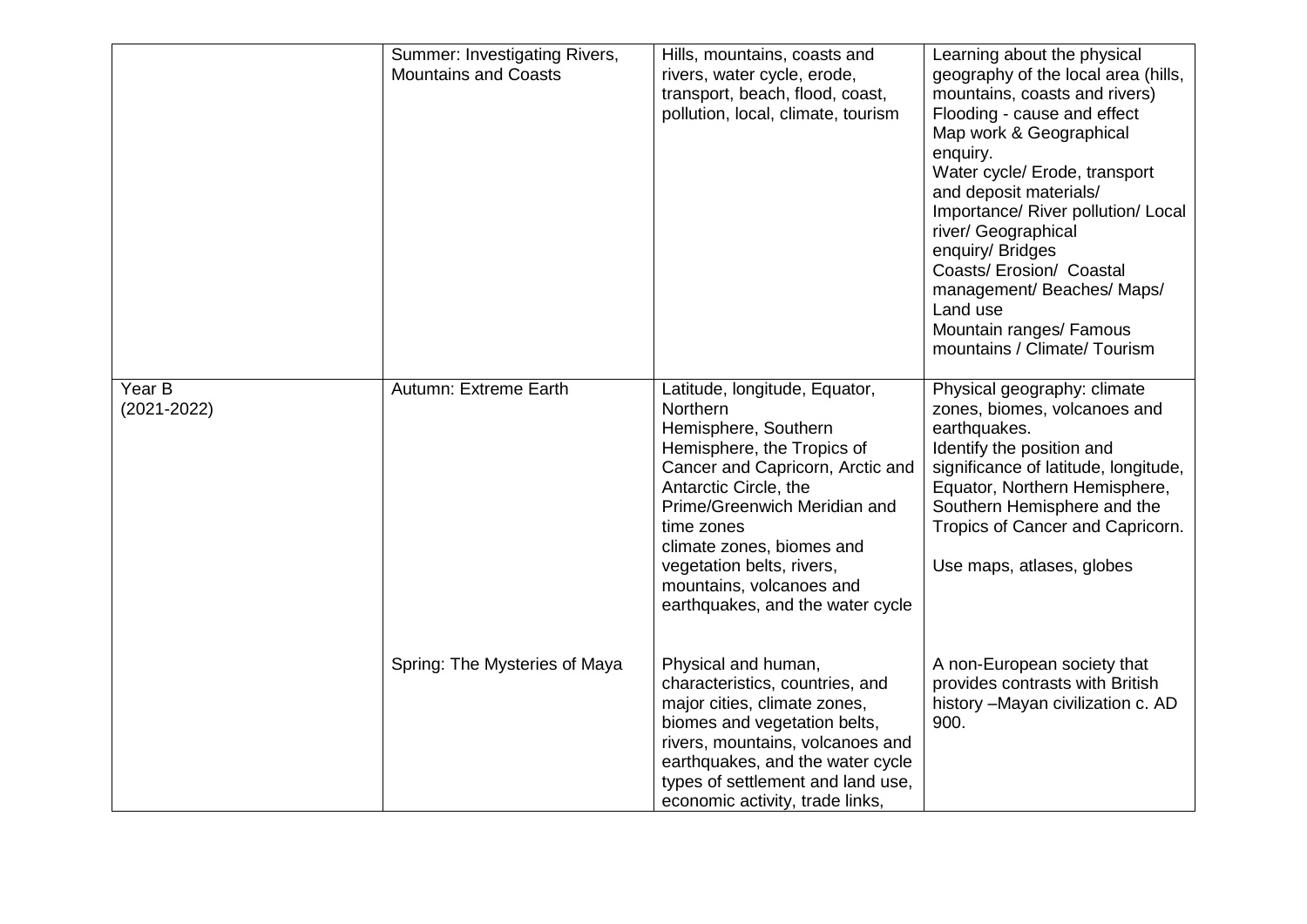|                           |                                                  | natural resources                                                                                   |                                                                                                                                                                                                                                                             |
|---------------------------|--------------------------------------------------|-----------------------------------------------------------------------------------------------------|-------------------------------------------------------------------------------------------------------------------------------------------------------------------------------------------------------------------------------------------------------------|
|                           | <b>Summer: Crime and Punishment</b>              | Compass, grid references,<br>symbols, key                                                           | A study of crime and punishment<br>in British history that extends<br>pupils' chronological knowledge<br>beyond 1066                                                                                                                                        |
| Year C<br>$(2022 - 2023)$ | Autumn: The United Kingdom                       | Observe, measure, record,<br>human, physical<br>features, methods, sketch maps,<br>plans,<br>graphs | Name and locate counties and<br>cities of the UK, geographical<br>regions and human/ physical<br>features.<br>Human geography, including<br>types of settlement and land use,<br>economic activity.<br>Use a compass, grid references,<br>symbols and keys. |
|                           | Spring: The first people: our early<br>ancestors | Types of settlement, land use,<br>economic activity                                                 | Stone Age to Iron Age<br>Who was here before me?<br>Britain's settlement by the Anglo                                                                                                                                                                       |
|                           | Summer: Vicious Vikings and<br>Savage Saxons     | Types of settlement, land use,<br>economic activity                                                 | Saxons and Scots.                                                                                                                                                                                                                                           |
| Year D<br>(2023-2024)     | Autumn: Land of the Tombs                        | Locate, map, atlas, study,<br>compare                                                               | History - Ancient Egypt<br>Locate on map, atlas, globe<br>Climate                                                                                                                                                                                           |